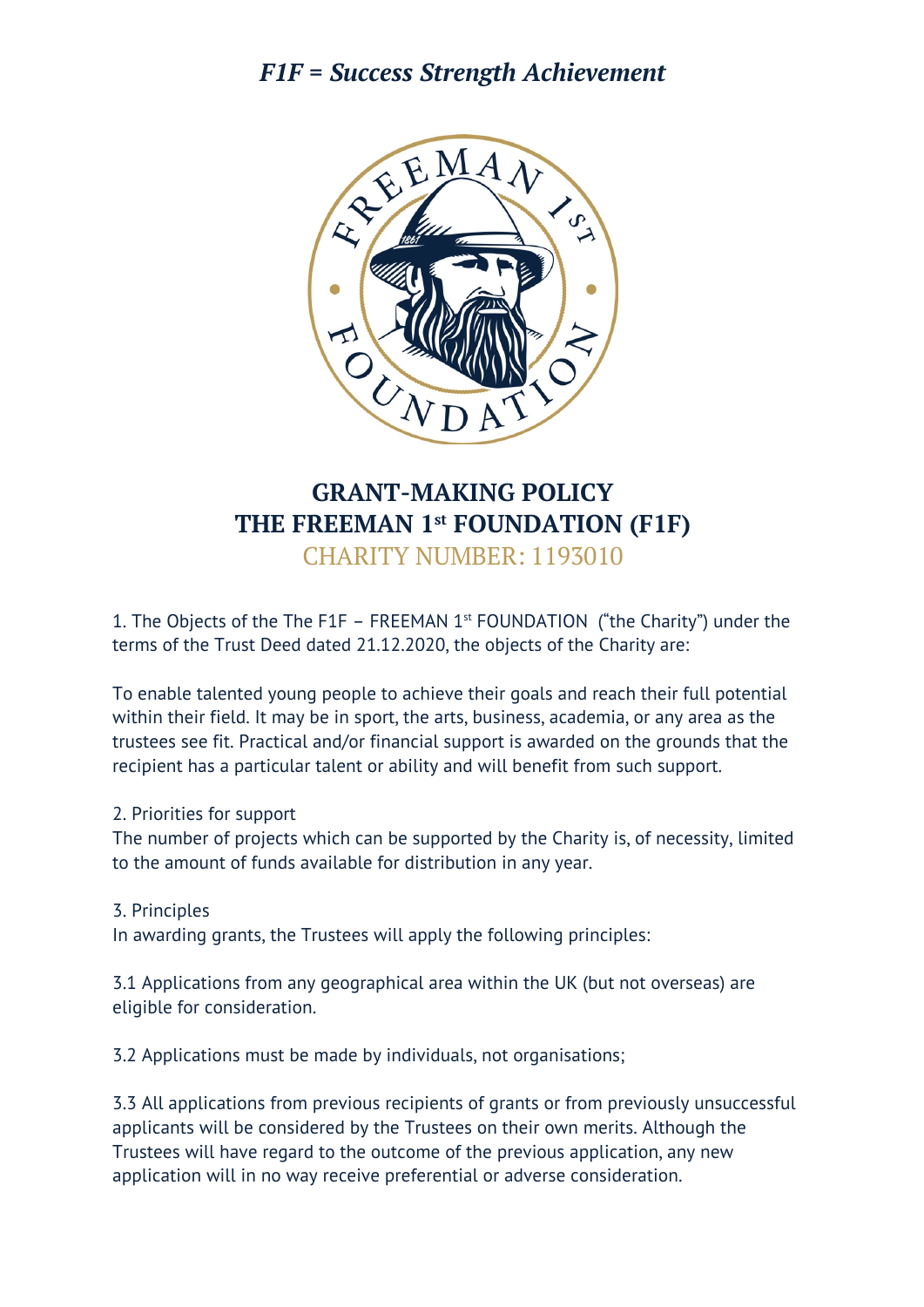## *F1F = Success Strength Achievement*

3.4 Applicants will normally be between fourteen and twenty-five years of age. The Trustees will consider applications from persons outside these parameters.

3.5 The Charity will not, save in exceptional circumstances, make individual awards for sums in excess of £5,000.

3.6 Applications must be from amateurs, not professionals.

3.7 The Charity will willingly work in partnership with other organisations to fund initiatives beyond the financial scope of a single organisation.

4. Grant application process

All applications for grants should be completed in conjunction with this policy. They must be made in writing to info@f1f.org.

5. Information requirements before awarding a grant Before awarding a grant to any individual, the Trustees require that the application should:

5.1 Inform the Trustees of the purpose of the application and the way in which the grant will be used, and should include an itemised breakdown showing how the sum requested has been calculated;

5.2 Inform the Trustees of the names and full contact details of two referees who are prepared to support the application;

5.3 Provide adequate information regarding the identity and financial status of the applicant and/or of the applicant's household;

5.4 Provide adequate information regarding the applicant's achievements; and

5.5 Be signed or verified by the applicant (or in the case of applications by persons under the age of eighteen years by their parent or guardian) to confirm that all information provided is correct.

#### 6. Assessment process

6.1 All grant applications will be subject to initial assessment to ensure they meet the basic criteria for funding. Applicants must be prepared to provide such other information as the Trustees may reasonably require in order to assist them in their decision-making process. Grants will be considered by the Trustees at their meetings, and the Trustees will aim to write to all applicants informing them of the outcome of